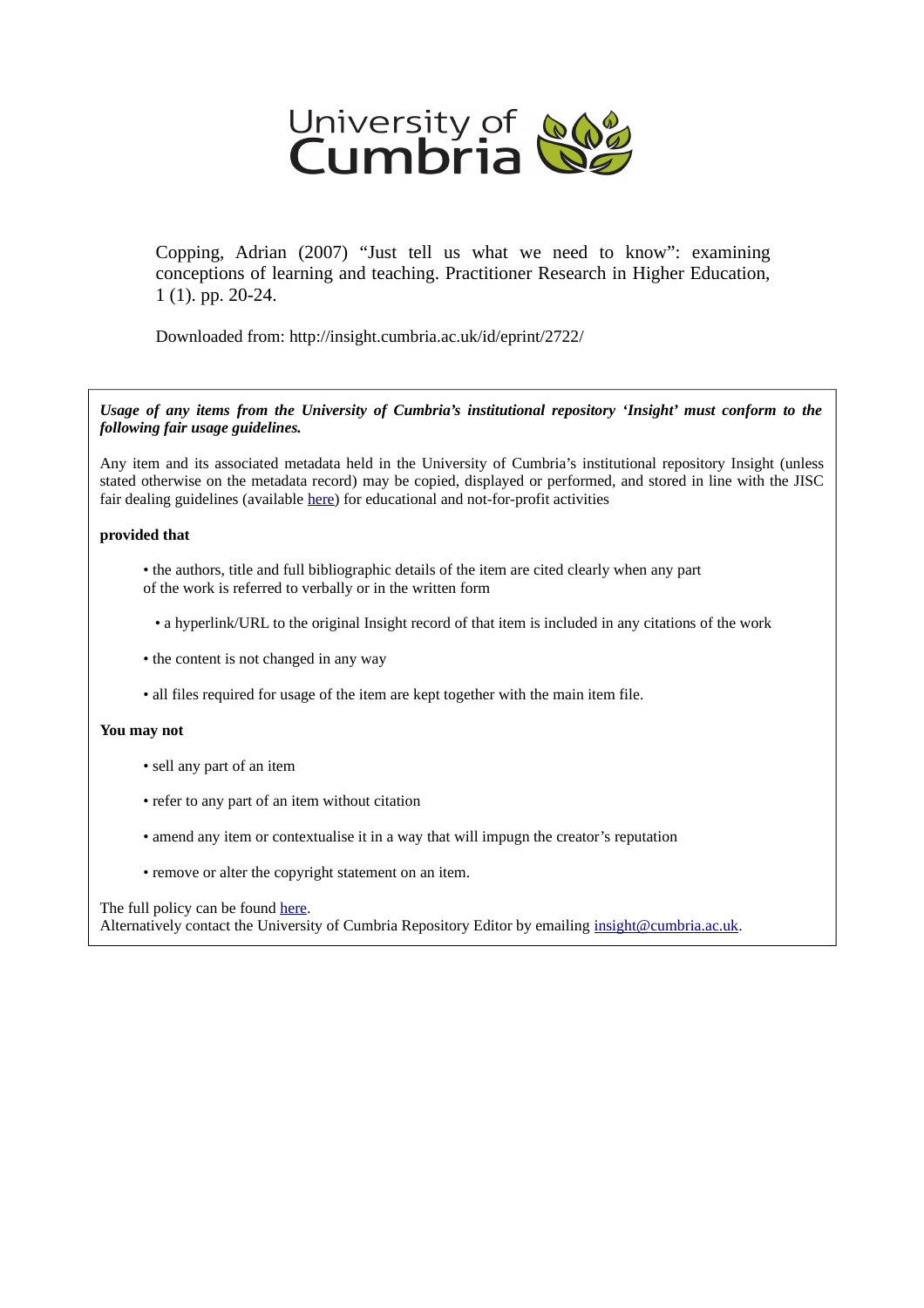# **" Just tell us what we need to know" Examining conceptions of learning and teaching**

Adrian Copping University of Cumbria adrian.copping@cumbria.ac.uk

# **Abstract**

This study explores students' experiences of learning and teaching on the QTS primary four year degree. The participants were in their second year and had just begun their english curriculum module. The study aims to explore responses to two different teaching styles—one leaning towards a transmissional mode of delivery and the other more facilitated learning. The study aims to explore the themes of deep and surface approaches to learning as well as the participants' conceptions of the lecturer's role and explores which mode of delivery is more likely to foster a deep approach to learning. Underpinning this study is my journey from primary school teacher to teacher educator and from teacher-focused to student-centred learning.

# **Background**

*" When teachers in higher education discuss their problems, a fairly frequent complaint is that students are not motivated. Teachers who say this explain that students lack an urge to work independently, applying themselves only if external pressures are exerted"*

(Beard and Senior 1980, p1)

The issue of motivation, highlighted by Beard and Senior over twenty years ago is still relevant today and is an issue that I wrestle with regularly. It is also central to my analysis of two different teaching styles and the effects they had not only on the students' ability to engage with the teaching session but also on the knowledge and understanding they gained. The work I do, training students to become primary school teachers, has many external drivers, The Training and Development Agency (TDA) standards for teachers is the main one. As Beard suggests, students only apply themselves if external pressures are exerted. Students are striving to meet these standards to become teachers and will therefore aim to get as much information or top tips to pass and become teachers. It is my belief that this external driver pushes students into what is described by Biggs (2003) as surface learning. Prosser and Trigwell (1999, p.3) go on to describe surface approaches to learning as 'meeting the demands of the task with minimum effort'. My interest and desire to facilitate deep approaches was a motivating force in designing this project. I wanted to observe students' immediate response to a didactic approach as well as a facilitated approach and then investigate how the teaching styles and activities affected their engagement with the session and the impact on their learning.

A major factor in these two approaches is the role of the teacher. Having created a persona for myself in the primary classroom as what I termed an 'inspirational teacher' I received a rebuke from Biggs (2003) who suggests that the lightning ripostes seen as the stuff of good teaching could suggest a stand up comic rather than a serious academic. Since this poignant rebuke, I have felt it necessary to reinvent myself as a teacher in the higher education context. In so doing, I have been aware that my 'entertaining style' could and perhaps has led to students being spectators, coming to be entertained rather than participants who are active in their learning.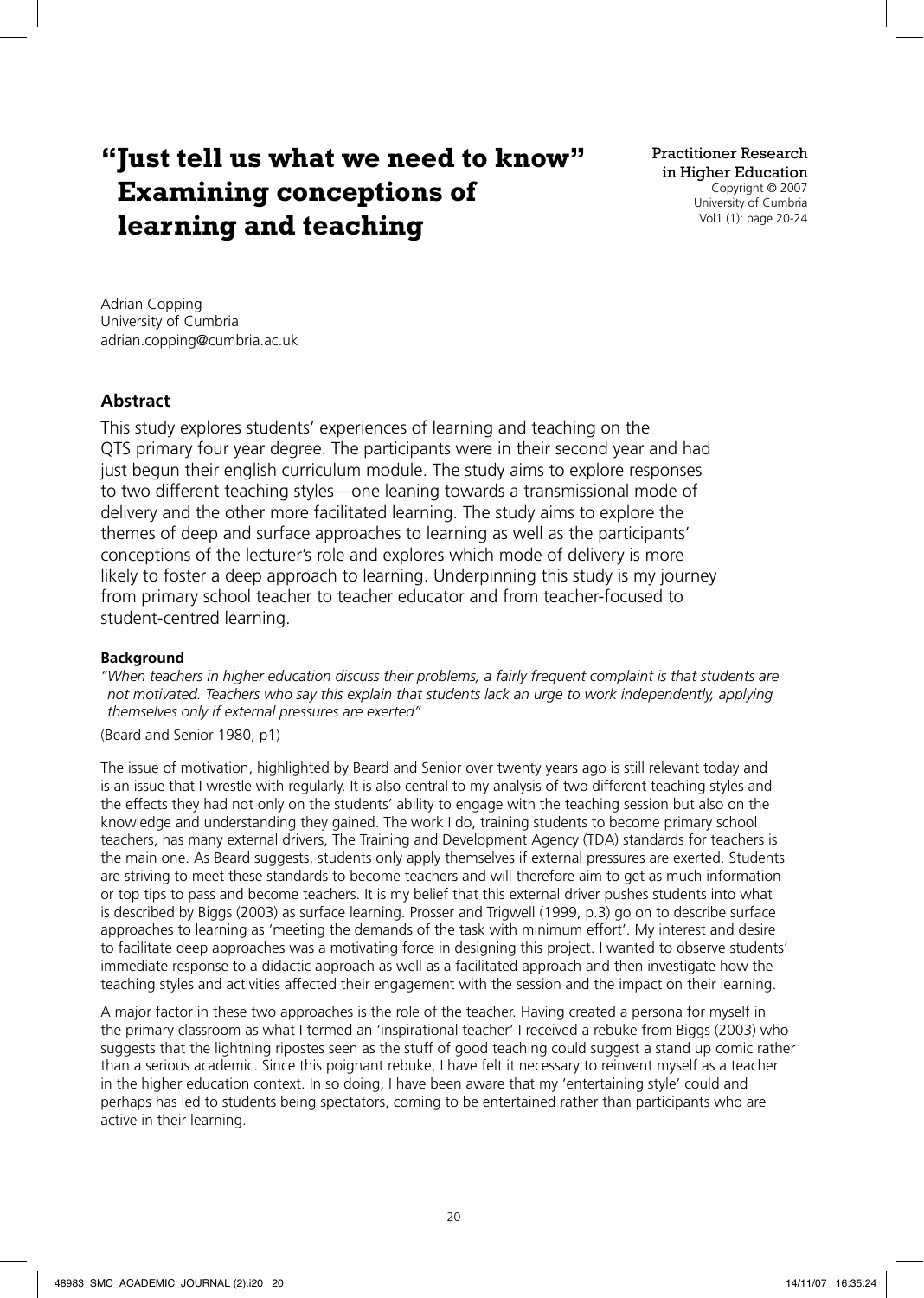Firstly, this paper will consider the more didactic teaching approach used and then the more student-centred session. Secondly, I will draw some comparisons between responses to the two sessions and consider any retention of learning. Finally I will consider implications of the responses for learning and teaching.

The main theoretical underpinning for this project is the work of Trigwell et al, represented in Figure 1 overleaf. From my perspective, this diagram represents a journey and links conceptions of teaching and of learning. As my conception of teaching moved from a teacher-centred, content orientated approach to a student-centred learning orientated approach there was a shift from a lecturer who imparts information to empty vessels to a teacher who facilitates understanding and encourages conceptual change.

## **A teacher-centred session**

The more didactic teaching approach I used links directly with the teacher-centred part of Figure 1 and the facilitated approach links with the student-centred element. The didactic session in some respects was a success. I was in complete control and produced a good performance. The activities were fun, there was a lot of laughter, and I told a few funny stories and gave them a lot of information. All the students were incredibly positive suggesting that it was interactive, enjoyable and that I used 'all aspects of teaching style'. Comments related to enjoyment, the humour factor and some suggested it was effective. At first sight the lesson was successful; the teaching style used was clearly engaging. My concern was that I had been too interactive and not didactic enough. However, the true picture that examines the success of this session is in the answers to the first question from the evaluation—what have you personally learnt from this session?

I had articulated the main desired learning outcome about using speaking and listening to support children's learning very clearly at the beginning, middle and end of the session.

**Figure 1** Prosser, M. Trigwell, K. and Taylor, P. (1994), Kember, (1997). Conceptions of teaching in higher education. Cited in Entwhistle, N. (1998). Conceptions of learning, understanding and higher education. (online). SCRE. Available from: www.scre.ac.uk/fellow/fellow98/entwhistle.html (accessed 05.05).



Figure 2 Biggs, J. (2003). The 3P model of teaching and learning, fig. In teaching for quality learning at university. 2nd ed. Buckingham. SRHE.

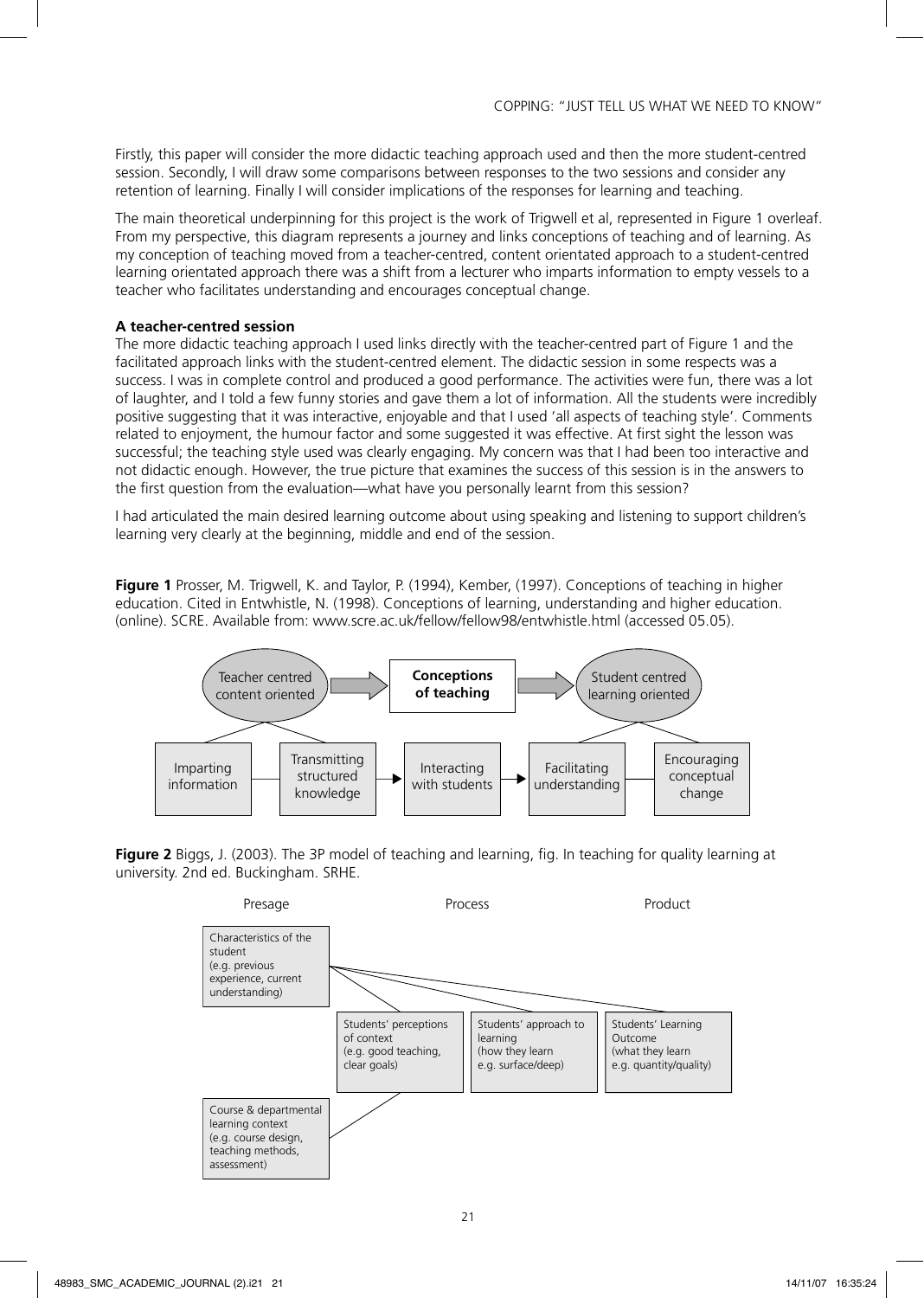From 15 students, 11 student responses to the evaluation questionnaire simply repeated these learning outcomes and 4 were very closely related. One reason for this could be that I told them what they wanted to know and therefore they didn't have to think for themselves. The session was a hoop that they had to jump through and as long as they had some ideas for their school placement or support for the assignment the session was a success. The students' perceptions of why they are there links directly to Figure 2, the 3P model of teaching (Biggs, 2003).

The students previous experience is that English has been a fun subject, the teaching methods were quite closed and perhaps didn't encourage them to think and their perceptions of having me as their tutor before was that it would be like a performance. This then perhaps led to them accepting what they were told to learn and not engaging with the material in a challenging way. Therefore their personal learning outcomes were the same as mine and they demonstrated no links between their personal experience, theory and the activities they were engaged in. In fact the lesson could be summarised by one student who said

*I* enjoyed it because it was humorous and he (reference to me) didn't mind making a fool of himself *if he thought it was necessary. I thought it was better because I enjoyed it and wasn't bored*.

#### **A more student-centred session**

Gibbs 1992 (p.15) suggests that a strategy for fostering a deep approach is learning by doing. He suggests that "... *the deliberate introduction into courses of the concrete experience of real world tasks... encourages students to become; more involved, so increasing motivation; more active; more aware of their existing knowledge base, utilised in their concrete experience*." This strategy of framing the session around professional expertise and providing a professional context formed the rationale for the facilitated session. Although the learning outcome was the same, the teaching style was fundamentally different. The main difference was that I gave no actual taught input whatsoever; I just guided the students through a series of relevant tasks to support them in their understanding of how speaking and listening can support students learning. The lesson began with a professional critique of a literacy hour to allow them to review their own practice and ended with some reading, synopsis and presentation of information. Interestingly the evaluations were not so glowing of me personally but of the session. This is an interesting shift in focus and exemplifies the conceptual shift in Prosser et al's diagram (Figure 1). Although many appreciated the teaching style I had some comments asking where the desired learning outcomes were and why weren't they articulated and some didn't like the reading. However many did appreciate the fact that the session was student led, others wanted more information from me and my 'professional expertise'.

As mentioned previously, no learning outcome was articulated so the students had to think in order to create one.

It is interesting to note that there were a more diverse range of responses with this approach and I don't think it was simply because I didn't tell them what they were supposed to learn. Through the activities that the students were forced to engage with and discuss with their peers, they had to construct their own learning. They also had to take responsibility for it. Another of Gibbs' strategies for fostering a deep approach is to allow the student to develop personally. I think this was a key characteristic of this session. The students were put in a situation where they had to think professionally and make professional judgements. Gibbs suggests that the role of the lecturer in this area of development is to do three things

 *Create a learning climate which is safe and supportive, within which learners feel able to take risks in their learning, challenge existing assumptions and go beyond past learning;*

 *Facilitate learners to take responsibility for their learning…*

(Gibbs, 1992 p13)

This diversity of responses also suggests a deeper engagement on a personal level. Linking this to the 3P model of teaching, the conception I had created was perceived to be more worthwhile to the students in that they could see the value in evaluating and critiquing a teaching session and discussing it afterwards. They could also perhaps see the professional development approach of the latter part of the session where they had to read, make a synopsis and then present their information to their peers. One student's comment about their motivation to participate bears this out

 *…I could relate a lot of the information to my recent experiences*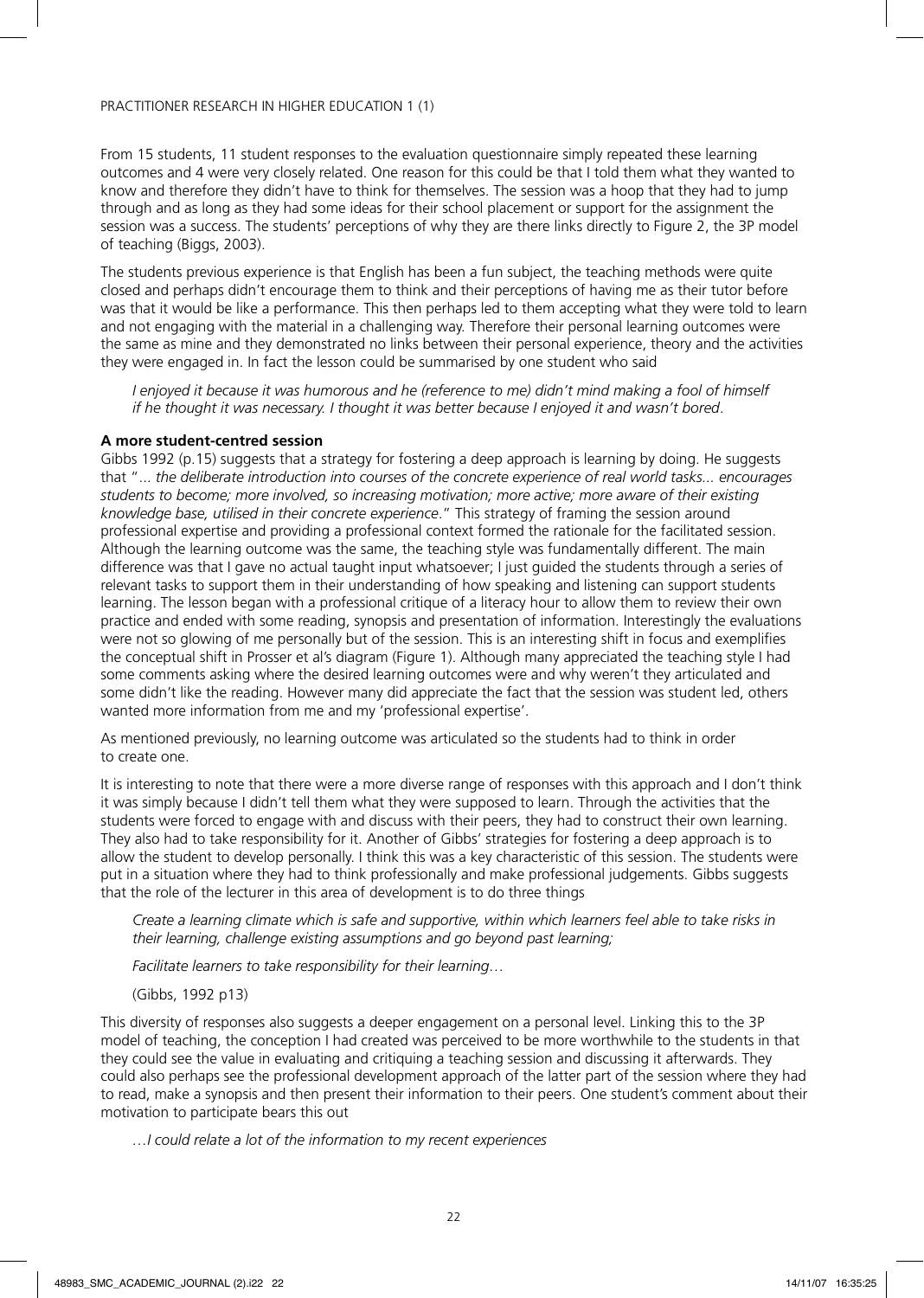## **Comparing the two sessions**

What was also interesting was the level of involvement from the students. I gave them a scale to rate their involvement from 1-6, 1 being completely involved, 6 not at all. My expectation was that there would be more opportunity to opt out and more intrinsic motivation in the facilitated session so I was expecting more 1's and 2's from facilitated and 4, 5 and 6's from the didactic session.

Proportionately there were slightly more 2's in the facilitated session and a third of the didactically taught group were not as involved whereas less than a sixth of the facilitated group were not as involved. So perhaps my expectations were correct. Whilst examining this data, a question is raised for me—does facilitated learning lead to a deeper engagement that means greater involvement and in turn greater retention of the learning?

The final part of my project was to return in two weeks and ask the students to discuss in groups of 3 what they remembered about the session that I taught. There were patterns in the responses. Figure 3 below shows some of the typical responses from this evaluation.

| Transmitting Knowledge                                |
|-------------------------------------------------------|
| We covered speaking and listening                     |
| Someone dressed up to act out<br>a character          |
| Review of literacy hour                               |
| Talking about different parts of the<br>literacy hour |
| Rachel dressed up                                     |
| Used modelled text to describe<br>a character         |
|                                                       |
|                                                       |

# **Transmitting knowledge Transmitting knowledge Facilitated learning**

Reflected on methods of teaching, looked at responses and results from children to these methods

We made posters sharing information about different chapters from the speaking and listening handbook

We learned about techniques such as hotseating

We became experts about different styles of teaching and learning speaking and listening skills

# **Figure 3**

The typical responses above are taken from the 'reflecting on learning evaluations', taken two weeks after the session. The comments suggest that the students taught in a transmission style remember snippets from the activities and can only comment very briefly about what was done but have no real understanding of why. It could therefore be argued from this data that a transmission style leads to surface learning which leads to little or no retention of learning. The responses from the facilitated learning group are again activity-based but are deeper and are directly to do with the content of the activity. The length of the responses clearly indicates that the students could remember more and with more clarity. Therefore it could be argued that in this experiment, a facilitated learning style lead to a deep approach and greater retention of knowledge and understanding. These are just typical responses and therefore the conclusions are very impressionistic. It is worth noting that had I asked the students what they had learnt not what they remember I may have got very different responses. I recognise a deficiency in my data collection here. I am also aware of the limitations of this project. The conclusions I am drawing are from 1 session taught in two different ways to only two groups of students. The experiment would benefit from repetition on a larger scale with a wide range of tutors, students and subject matter. I am very much aware that this is a tiny drop in a huge ocean and has many limitations.